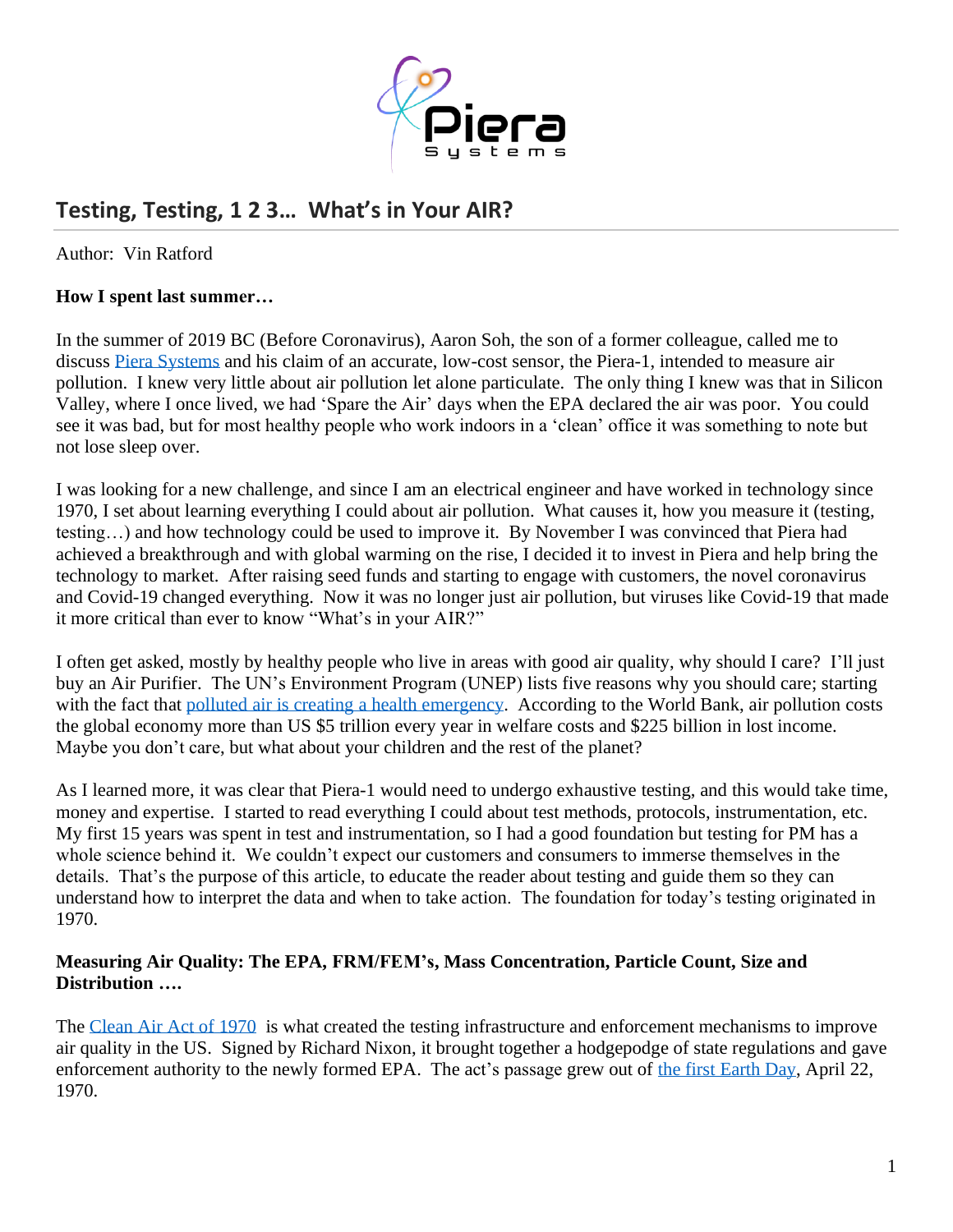

I remember that day clearly, I was in Boston attending Northeastern University and joined some of the demonstrations. Little did I know 50 years later I would invest in and dedicate myself to a startup whose mission was to reduce the health impact of air pollution globally. Since 1970, the act has seen multiple amendments, and my home state of California has led the way in measuring, enforcing and improving air quality.

While the EPA is responsible for testing, standards setting and enforcement across the US, one of the premier testing and

monitoring facilities in the US is the [South Coast AQMD](http://www.aqmd.gov/) which is responsible for most of Los Angeles County. [AQ-SPEC,](http://www.aqmd.gov/aq-spec) the Air Quality Sensor Performance Evaluation Center run by South Coast AQMD, has an extensive program for testing the performance of 'low-cost' air quality sensors in both field and laboratory settings. Their reports provide independent testing and validation of sensors used in a variety of commercially available products. Their approach guided the Piera Systems engineering team as they put together our testing, calibration and validation protocols for Piera-1.

| <b>Air Quality Index</b>                                  |                          |                                                                                                                                              |
|-----------------------------------------------------------|--------------------------|----------------------------------------------------------------------------------------------------------------------------------------------|
| <b>AQI Category</b><br>and Color                          | Index<br>Value           | <b>Description of Air Quality</b>                                                                                                            |
| Good<br>Green                                             | $0$ to $50$              | Air quality is satisfactory, and air pollution poses little or no risk.                                                                      |
| <b>Moderate</b><br>Yellow                                 | 51 to 100                | Air quality is acceptable. However, there may be a risk for some people,<br>particularly those who are unusually sensitive to air pollution. |
| <b>Unhealthy for Sensitive</b><br><b>Groups</b><br>Orange | 101 to 150               | Members of sensitive groups may experience health effects. The general<br>public is less likely to be affected.                              |
| <b>Unhealthy</b><br><b>Red</b>                            | 151 to 200               | Some members of the general public may experience health effects;<br>members of sensitive groups may experience more serious health effects. |
| <b>Very Unhealthy</b><br><b>Purple</b>                    | 201 to 300               | Health alert: The risk of health effects is increased for everyone.                                                                          |
| <b>Hazardous</b><br><b>Maroon</b>                         | <b>301 and</b><br>higher | Health warning of emergency conditions: everyone is more likely to be<br>affected.                                                           |

This is the table the EPA uses to report air quality, the index value is ug/m3 or mass concentration. In 1997, the EPA issued new Air Quality Standards for Particulate Matter, and in 1998 developed a method for measuring Fine PM (PM2.5). The EPA operates a nationwide air monitoring network (SLAMS) to measure six primary air pollutants: carbon monoxide, lead, sulfur dioxide, ozone, nitrogen dioxide, and particulate matter (PM<sup>10</sup> and PM2.5).

SLAMS utilize 'methods' to measure called Federal Reference Methods (FRMs). FRMs are the "gold standard" of air pollution monitoring systems and ensure air quality data collected at different sites are gathered in the same manner and are

accurate. FRM's use gravimetric (filter-based) techniques to weigh the amount of PM called mass concentration (ug/m3). This approach, while accurate, is slow (every 3 or 6 days), labor intensive and does not provide any details on what is in the PM, which can help identify its source.

To foster innovation and advance new technologies, the EPA also reviews, tests, and approves other methods, called Federal Equivalent Methods (FEMs), which are based on different sampling and/or analyzing technologies than FRMs, but are required to provide the same decision-making quality when measuring air quality. These FRM's are faster (minutes), provide the same mass concentration data but also the size, count and distribution of PM utilizing opto-electronic and other measurement approaches. However, they are still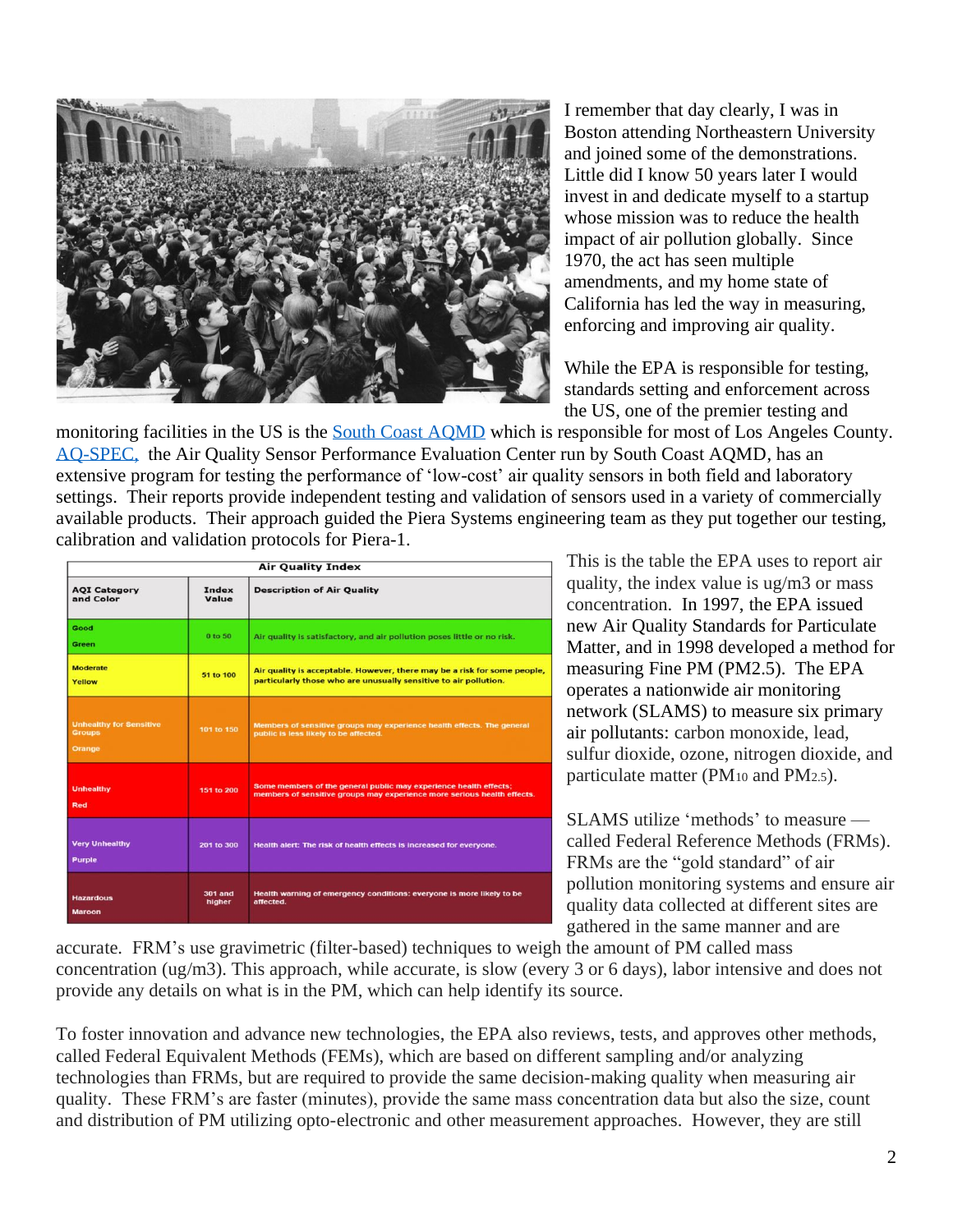expensive (~\$10-25k), require ongoing calibration and certification and, more importantly, a trained operator. Examples of FRM's include the Met [One BT-620](https://metone.com/products/bt-620-bench-top-particle-counter/) and the [Grimm Aerosol 11-D.](https://www.grimm-aerosol.com/products-en/indoor-air-quality/the-dust-decoder/11-d/) In fact, the EPA co-locates FRM's and FEM's to improve data quality. Since the FRM's count actual particles and size, they 'estimate' mass concentration using formulas to convert count and size to mass. Assumptions about the shape (sphere) and density mean that the estimates require calibration and correlation to the MC measured by the gravimetric instruments. This is done by the FRM vendors and is reported in their specifications. While mass concentration provides a simple, easy to understand metric for air quality, to quickly and accurately measure and classify PM, the count, size and distribution of PM is more important than MC. Furthermore, this data can be used to adjust for changes in humidity and temperature in real-time which can negatively impact accuracy.

The EPA would like to improve resolution with more 'spatial data' and is monitoring advancements in air sensor monitoring technology in order to provide new lower-cost devices to help air quality managers, communities and citizens with understanding air quality. EPA researchers are at the forefront of the development and evaluation of air sensor monitors and [conduct workshops](https://www.sciencedirect.com/science/article/pii/S2590162119300346?via%3Dihub) to assess advances in lower cost sensors together with regular assessments by the AQ-SPEC team in Southern Ca. The EPA has an [Air Sensor](https://www.epa.gov/air-sensor-toolbox)  [Toolbox](https://www.epa.gov/air-sensor-toolbox) if you want to find out more. In this capacity, the EPA only monitors technology developed by private companies like Piera and they only monitor, report and enforce outdoor air quality, not the air in your home, office, restaurant, public space or where you spend most of your time.

## **Indoor Air Quality: A More Negative Impact to Your Health**

Indoor air quality has been under increased scrutiny for some time now by consumers, researchers, and regulatory bodies. The ingress of bad outdoor air together with the introduction of other PM by residents (smoking, cooking, chemicals, etc.) has created a need for better monitoring in real-time and the use of air purifiers, smart HVAC systems, scrubbers, filters, etc. to clean the air. With Covid-19, the need to monitor and

improve is dramatically higher. The threat is highest indoors due to the concentration of the virus, its spread through the air and its residual presence without good, fresh air flow. Indoor air quality is not in the EPA's charter, but some excellent research has been done by a number of government labs.

Lawrence Berkeley National Laboratory has an Indoor Environment Group and Residential Building Systems Group. In 2018 they conducted research into indoor air quality monitors ability to detect sources of fine particles. [This report](https://eta.lbl.gov/publications/performance-low-cost-indoor-air) discusses exhaustive testing for a wide range of PM created in a typical household including; dust, cigarettes, incense, candles, gas, and by cooking (toast, bacon, pizza, oil, pancakes, etc.). They controlled the conditions in their lab using FEM's from Grimm and Met One as mentioned above and compared them to a number of air quality monitors which use existing optical PM sensors (Not Piera-1). From the abstract…

**All 7 of the consumer and both research monitors substantially under-reported or missed events for which the emitted mass was composed of particles smaller than 0.3 μm diameter.** 



With Covid-19 at ~.125, one can see an urgent need for identifying PM in sizes from 0.1-0.3 um.